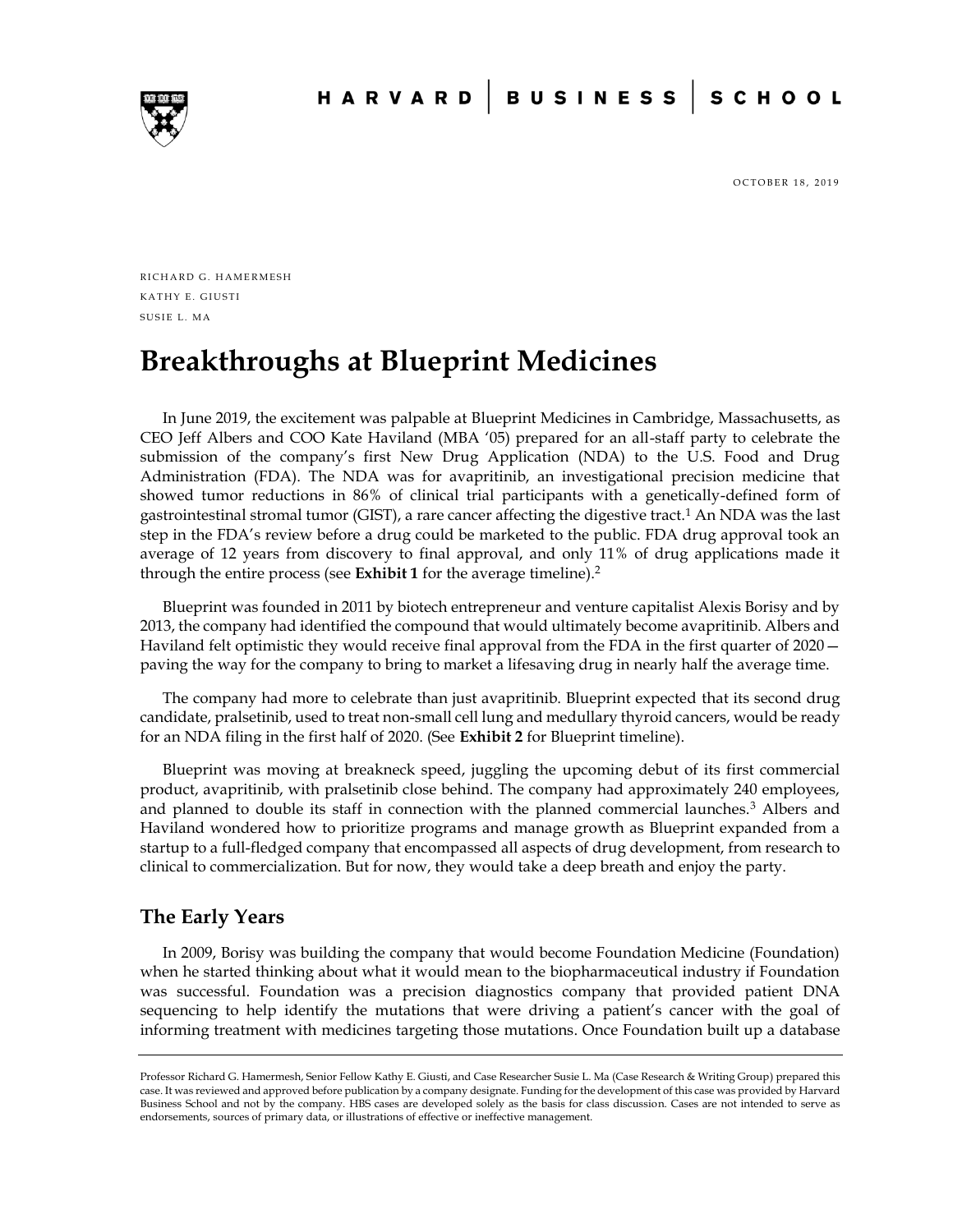of information gleaned from sequencing, Borisy hoped that it could provide a layout of mutations across all cancers. He explained what this would mean in the long term:

Within some period of time—a few years or a decade—we were going to have the roadmap of the genetic aberrations across all cancers. We could create THE precision medicine oncology company because if you know what is driving that cancer, you can create a super selective molecule for it.

Borisy realized this implied a different kind of business model for drug discovery since, if he could make a drug that could precisely hit a specific target, the chances that the drug would be highly effective should substantially increase. If this were the case, he thought:

The number of patients needed for clinical trials should go down, so you should get proof of concept more definitively earlier and more quickly, so the allocation of resources should decrease and the time to develop should decrease. If your resource allocation and time are decreasing, and trial effect size and probability of success are increasing, and if you can do this again and again, that is a compelling business proposition—for patients and for medicine.

Borisy sketched some ideas on a lab notebook and stashed it away in his desk drawer. But not for long. Early in 2010, he started discussing the idea with oncologist Brian Druker and biochemist Nicholas Lydon, who led the team that created Gleevec, one of the first successful genomically-targeted drugs developed at Novartis to treat chronic myeloid leukemia.<sup>4</sup> In the fall of 2010, Borisy brought on two experienced biotech executives from Third Rock Ventures, where Borisy had recently become a partner, to lead the fledgling company.<sup>5</sup> Chris Varma became Blueprint's first CEO, and David Armistead served as chief scientific officer.

As they incubated Blueprint, the founders decided to focus on a promising but understudied drug target—kinases. Kinases were enzymes that helped control the growth activities of a cell—such as signaling and division—and were associated with cancer. There were 518 kinases in the human genome, but only around 30 FDA-approved kinase medicines that targeted less than 5% of kinases.<sup>6</sup> Gleevec was a kinase inhibitor, and Borisy felt there was an opportunity for Blueprint to create drugs like Gleevec that could block cancer-causing mutations in kinases.

### *Building a Different Kind of Library*

Pharmaceutical companies amassed libraries with millions of compounds, seeking to build as many chances for successful drugs as possible. In 2011, Blueprint began developing its library of compounds that might inhibit kinases. The team knew this would be challenging because outside of Gleevec, the biopharmaceutical industry had been largely unsuccessful in developing highly selective kinase inhibitors. As the leadership team investigated why this was, they realized that there were few compound libraries built specifically for kinases, and the ones that did target kinases focused largely on variants of just a few kinase inhibitors. This led to large libraries of similar compounds.

Blueprint took an agnostic approach to its compound library by casting a wide net, looking to create a diversity of compounds not directed at any particular kinase target, but seeking to cover the entire kinome<sup>a</sup> tree (see Exhibit 3 for the kinome tree). Borisy remembered that this was a radical idea at the time, and he recalled advocating: "Let's make different shaped libraries and test them without an idea

 $\overline{a}$ 

<sup>&</sup>lt;sup>a</sup> The kinome is the complete set of kinases encoded in the human genome.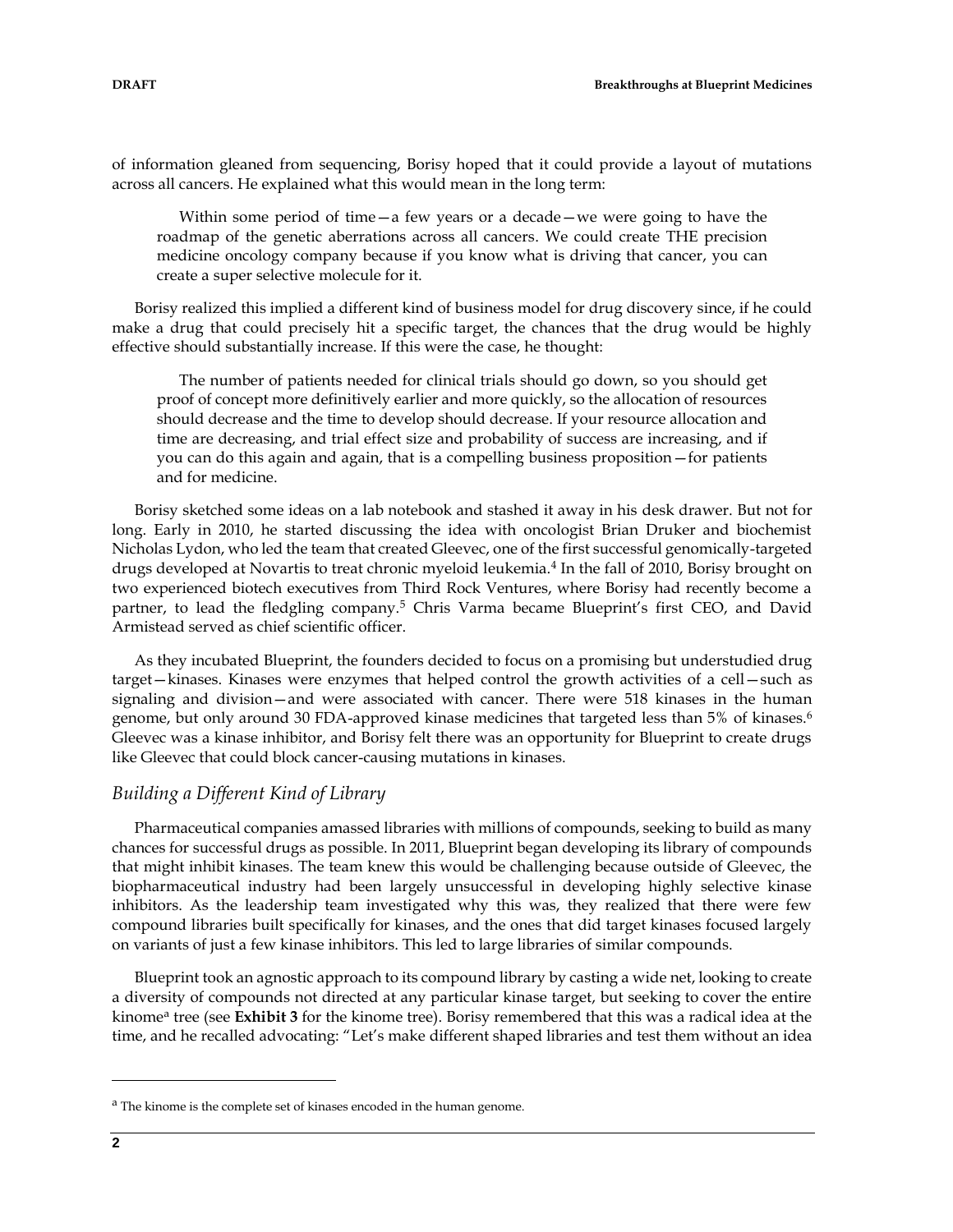of specific target. Let's explore chemical shape without having a particular program. Let's get chemical matter that lights up different parts of the kinome tree."

Albers compared the creation of Blueprint's library to compound libraries at most biopharmaceutical companies:

The classic model is that you make all these molecules, you pick one, you find out where it's potent, and then you try to deconstruct what else is it doing. That's really hard to do. What Blueprint did was sort of turn that on its head by saying, "We're just going to start making molecules, even if we don't know what they do." It's like a 1,000-piece puzzle, and if you put 20 pieces in the right spot you still have no idea what it is. But as you get 500 pieces in, you start to see a couple of the shapes and you can tell that there's going to be a lake over here, or a little house over here, or it's blue sky and all your blue pieces should go over there.

This was a risky approach because it required a significant upfront investment. Borisy, however, felt strongly that the idea would work. Blueprint raised \$40 million in its series A round in April 2011, led by Third Rock Ventures.<sup>7</sup> (See **Exhibit 4** for the press release). Borisy said, "We were going to spend \$40 million and two years to build the library and would have no idea if it was any good until it was done."

#### *Identifying a Winning Compound*

In mid-2011, Blueprint recruited a handful of scientists with experience in kinases, and the team scoured academic literature on kinases, looking for any information that could help direct their compound creation. The team slowly began to create molecules and by the end of 2011, they had a library of 1700 compounds; by 2012 it grew to 7000 compounds and ultimately, the library contained 20,000 compounds that reacted to different parts of the kinome tree.

But as time wore on, anxiety mounted at the company. In the spring of 2013, management issues forced Borisy to let Varma go, and Borisy jumped into the CEO role. The programs were not working in conventional ways, the library was behind schedule, and the company was running out of money. Borisy recalled partners at Third Rock asking, "Are we going to hit the wall?"

Although investors were concerned, Borisy told the team to proceed with business as usual. "I kept telling people don't worry about the money, the idea is so good, we are so right, and we are going to get this done. I said, 'I will bring the money, we will get this done,' and we did."

In November 2013, researchers identified a compound that showed promise against diseases driven by mutations in the KIT and PDGFRA genes, in this case GIST (see **Exhibit 5** for KIT and PDGFRA). This compound would eventually become avapritinib. Borisy was ecstatic: "We had something incredibly potent and specific, and it happened just in the nick of time."<sup>8</sup> At the end of 2013, Blueprint had \$100,000 in the bank.

On the basis of this early compound, Blueprint was able to raise a \$25 million B round, led by Nextech Invest in January 2014 (see **Exhibit 6** for the press release).<sup>9</sup> According to Borisy, it was still early for proof of concept: "We were still selling hopes and aspirations."

In July 2014, Blueprint hired Albers as CEO. By November 2014, when the company raised a \$50 million C round, Blueprint synthesized the compound that became known as avapritinib.<sup>10</sup> (See **Exhibit 7** for press release). Albers hired Andy Boral in February 2015 as senior vice president and Boral later became chief medical officer.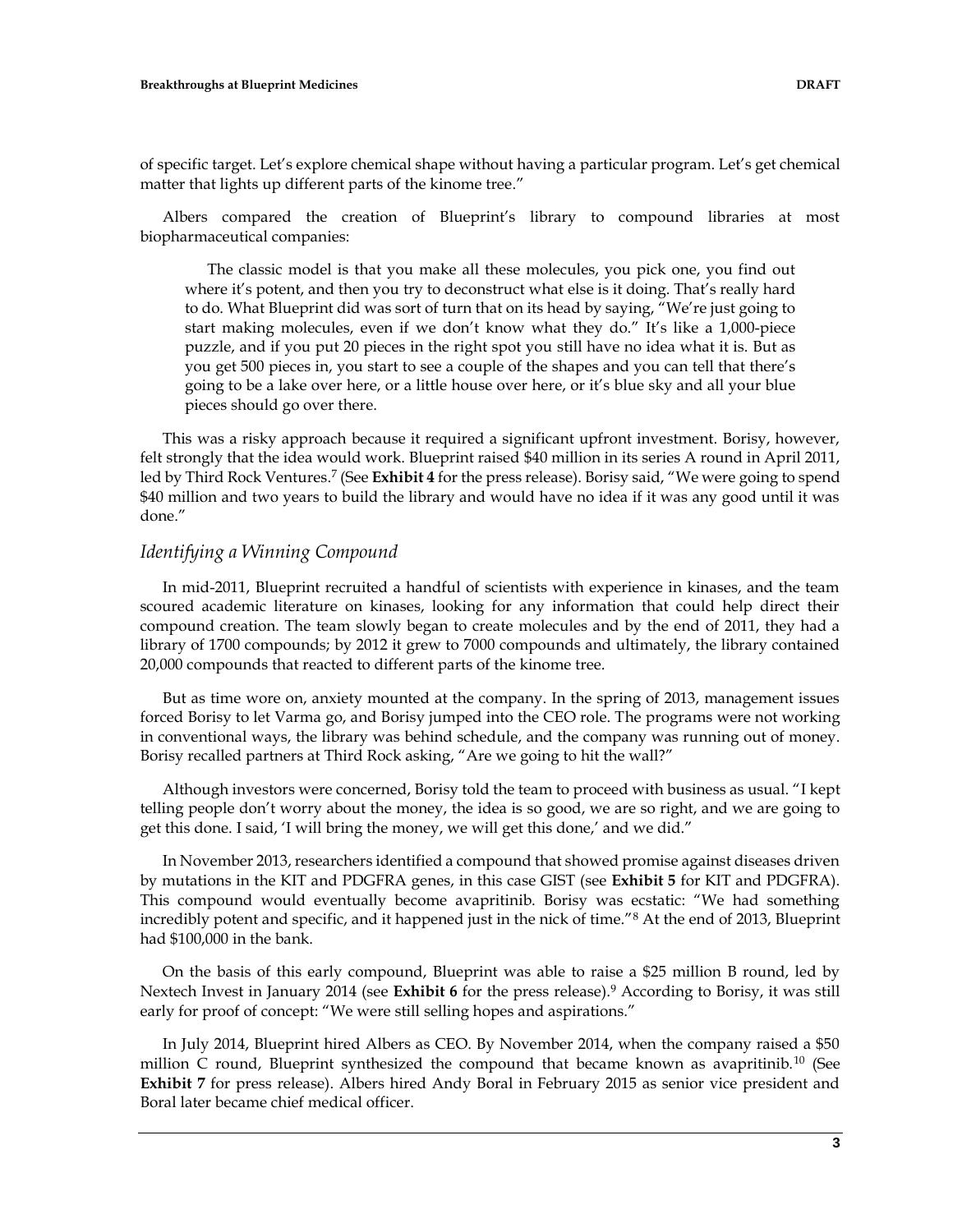In April 2015, Blueprint went public, raising \$147 million, at a valuation of nearly \$400 million.<sup>11</sup> Boral said, "We raised a lot of money with our IPO, just on the basis of the promise of the platform and really interesting pre-clinical data."

In mid-2015 that promise was realized when the company filed an Investigational New Drug (IND) application with the FDA to request approval to test avapritinib on human patients.

Ultimately Blueprint made several key decisions about the structure of the compound library that impacted its success (see **Exhibit 8** for Blueprint approach). The first was not to target any subset of kinases, but to try to cover as many kinases as possible. The second was to iterate on the compounds it developed. The third was to annotate the library with information based on testing each compound against almost every kinase. Klaus Hoeflich, Blueprint's vice president of biology, said, "This gives us something very unique. For every compound, we not only have the potency, but we have the selectivity data across the kinome and it's available on everyone's desktop computer."

# **Avapritinib**

Blueprint was granted the green light to proceed with clinical trials in July 2015. The company made the decision to be extremely selective about trial enrollment, meaning participating patients had to have genetic mutations in the KIT and PDGFRA genes targeted by the drug candidate. Boral explained:

From our first phase 1 in-human study, we limited this to GIST patients who either had this particular mutation that we knew was highly sensitive in the PDGFRA gene, or other forms of KIT-driven GIST that had had multiple prior therapies, which causes mutations to arise that we know are sensitive to avapritinib.

Haviland called this "getting more precise on our precision medicine approach." She recalled the questions raised by the investor community about this approach especially since many clinical trials were open to all individuals who met basic eligibility: "Are you going to be slowing yourselves down? Are you going to put a hurdle in front of your development by requiring [genetic] testing so that you make sure you get the right patients for the trials? Why wouldn't you just do all comers and hope to get enough of a response rate?'"

This was especially concerning since PGFRA-driven GIST accounted for only 5% to 6% of an already rare disease. Boral said, "We really had very little idea how we were going to find the PGFRA-driven GIST patients. When we started out, we found a few patients, but there was a high level of anxiety. How would we get the 50 people we thought we needed?" The first patients were treated in October 2015 and in December 2015, the team received word that a patient was showing substantial tumor shrinkage.

Boral explained that it was unusual to see a response to a new drug so soon because patients were treated with a very low dose of the drug at first. The purpose of a phase 1 study was to discover the appropriate dosage of the drug while weighing any side effects. Many companies were not able to determine if their drug was effective until a phase 2 study (see **Exhibit 9** for the clinical trial process). A positive response in phase 1 enabled Blueprint to transition seamlessly into a phase 2 by enrolling additional patients throughout 2016. Albers said:

In essence, what we've done here is we've turned phase 1 safety studies into multiregistration broad-based trials. So, a study that started with 30 patients gets amended to go to 50 patients, and then gets amended to go to 100 patients. And now we have studies that have 300 to 500 patients.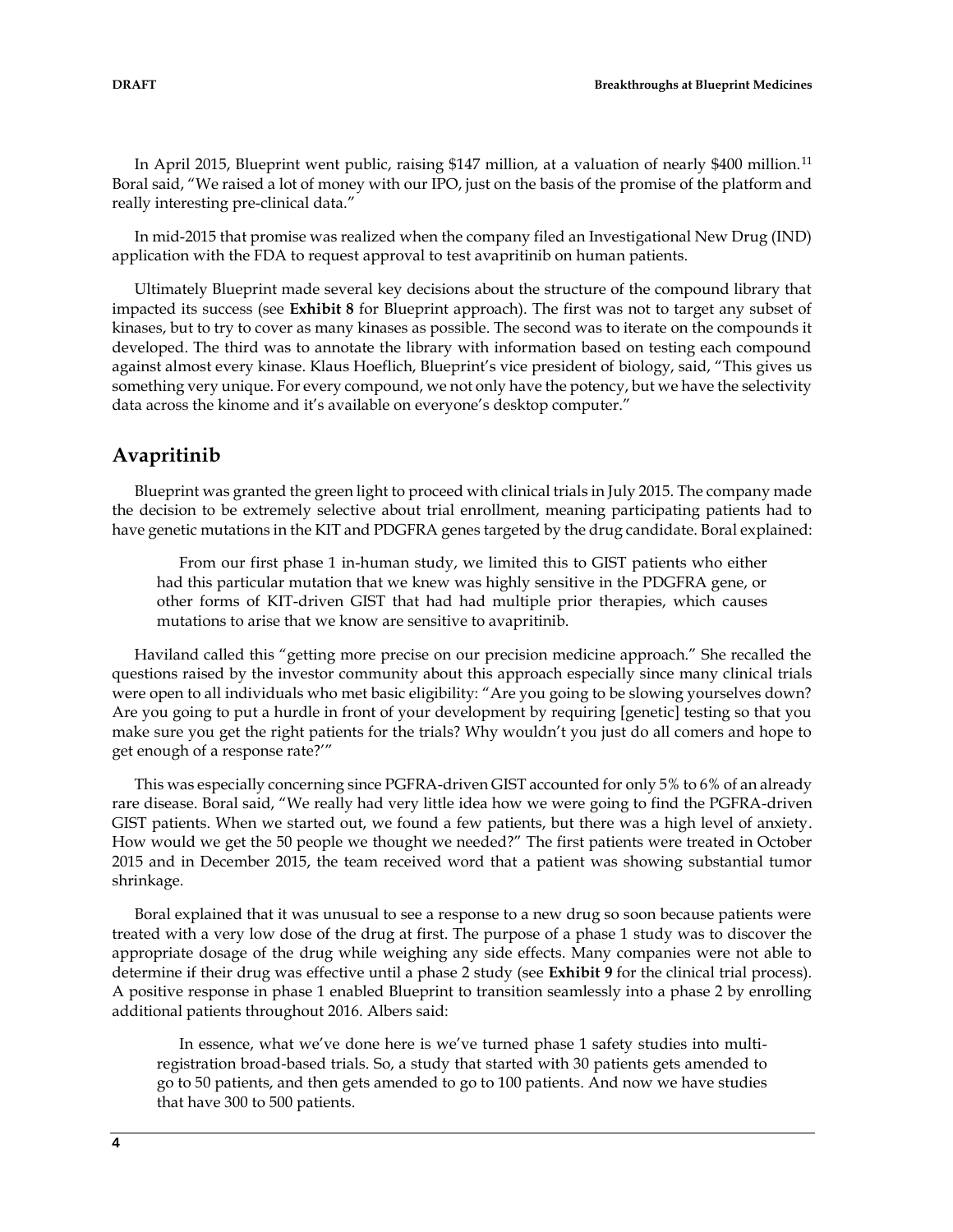Boral added this was not surprising given how the company developed its drug candidates:

If you understand the genetic driver your drug is targeting and you can find the patients with that genetic driver, then we would expect to see tumor shrinkage in the dose escalation part of our first in-human studies. I would say that with our current approach of designing selective targeted drugs, if we don't see responses before we've even chosen the dose, it may mean the drug doesn't do what we think it should do.

Blueprint went from being worried about recruiting patients for its clinical trials to being almost overwhelmed by interest from patients and doctors in the GIST community. Boral remembered, "Once we saw a few responses, and then word got out, then suddenly we were like, 'Oh my God, where are all of these people coming from?'"

These early results led to the FDA granting avapritinib Breakthrough Therapy Designation (BTD) in June 2017 for a specific type of GIST. BTD gave the Blueprint team access to the FDA for faster feedback to expedite the development of avapritinib. Since the BTD was created in 2012, 37% of drug applications received the designation<sup>12</sup> (see **Exhibit 10** for more information on BTD).

As news of the BTD rippled out, it created an additional buzz around avapritbnib. BTD also had a positive impact on the investor community. Boral continued:

The investors put a lot of value in it, and I was really scratching my head to figure out why, and realized quickly that it's a credible and independent validation of our data and program. Until then, we had been telling the investor community what we thought of avapritinib, and showing them the data, but this was the first indication that a completely independent entity had reviewed clinical data and agreed that it was good.

Blueprint submitted the NDA for avapritinib in June 2019, and it was granted priority review by the FDA in August 2019. Priority review reduced the final approval process from a maximum of 12 months to eight months from the filing date, giving a target of first quarter 2020 to release avapritinib to the public, if approved.

### **Pralsetinib**

 $\overline{a}$ 

As avapritinib moved into clinical trials in 2015, scientists at Blueprint were busy refining another compound that would eventually become pralsetinib, which targeted a mutation in the RET gene that was a known genetic driver of sub-sets of non-small cell lung and medullary thyroid cancers (see **Exhibit 11** for information on RET). By November 2016, Blueprint filed an IND for pralsetinib. The trajectory of pralsetinib closely mirrored avapritinib with an even more condensed timeline.

Pralsetinib was created with one key addition to its development process that increased its appeal. Boral explained:

We made it so it would do three things: it hit the wild-type<sup>b</sup> version of RET, it hit the mutant version with the driver mutation, but it also hit versions where we predicted resistant mutations would occur. So essentially it was a first and second generation inhibitor combined into one that was made to not only address where the tumor is but where we think the tumor was going to go next.

 $<sup>b</sup>$  A wild-type gene was a non-mutated gene that occurred naturally in nature.</sup>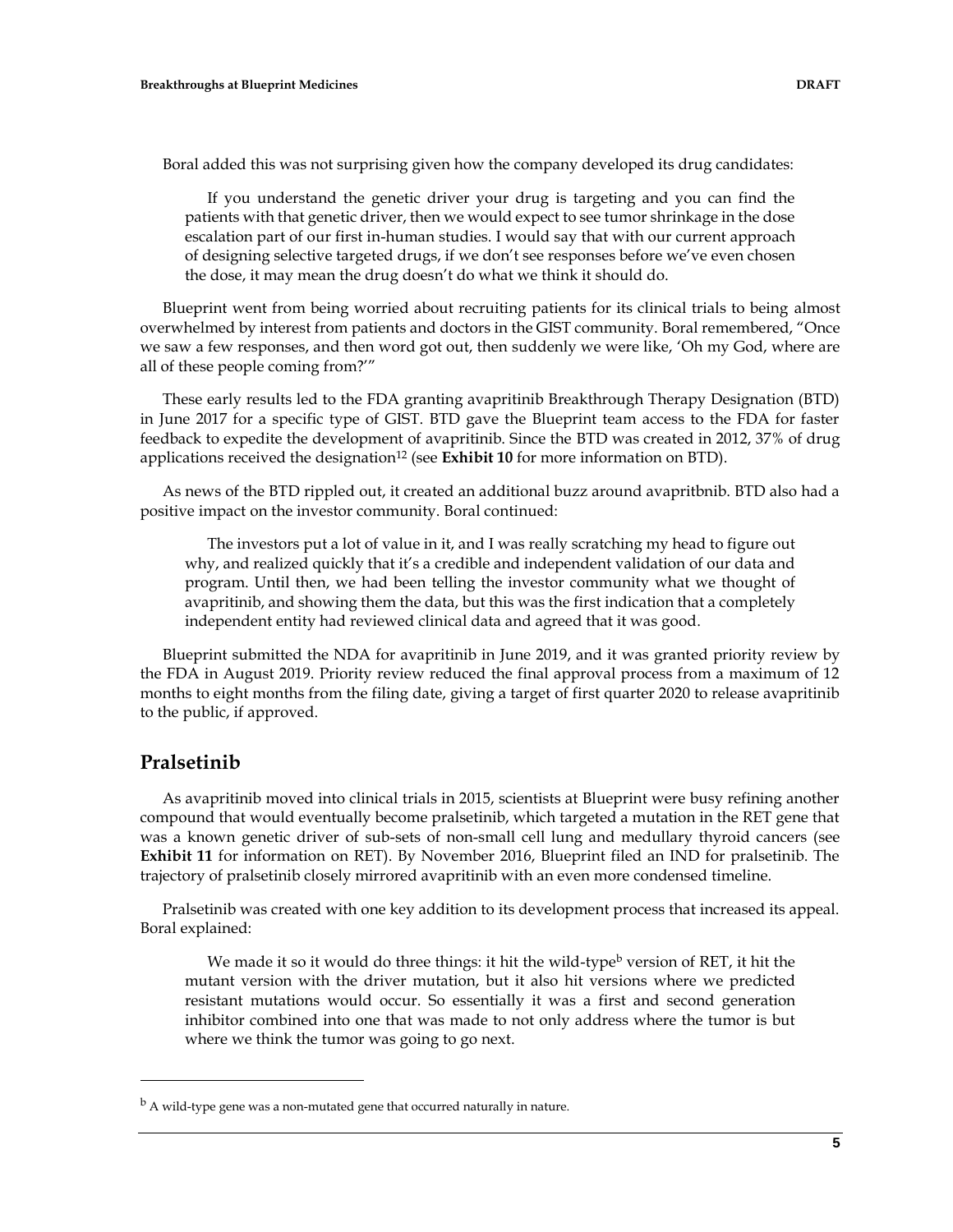Similar to avapritinib, patients were only enrolled in the pralsetinib trial if they had the targeted mutation. The first patient was dosed in March 2017. The first response came in June 2017 from a patient with lung cancer who enrolled in the trial through a thyroid cancer specialist. Boral said, "We opened that clinical trial site with the goal of finding thyroid cancer patients, but actually the first response was in a lung cancer patient who one of the specialist's colleagues sent to him because the patient had an RET-driven lung cancer."

Pralsetinib was granted BTD status in February 2019.

### **Looking Ahead**

As it prepared for avapritinib and pralsetinib's potential commercial debuts, Blueprint continued to develop new drug candidates, including one for advanced hepatocellular carcinoma, a type of liver cancer, and one for fibrodysplasia ossificans progressiva, a disorder where muscle and tissue gradually turned to bone. The company was also running clinical trials testing avapritinib on systemic mastocytosis, a rare disease that caused a host of debilitating symptoms. Boral explained that once a drug had been proven effective against one disease, it was likely to be effective against others: "There's a lot of redundancy in biology and it is incredibly unlikely, I think, to find a target that's very active in some disease that is not relevant somewhere else."

# **Discussion Questions**

- 1. How do you explain the rapid development of avapritinib and pralsetinib compared to average drug development timeline show in Exhibit 1? List as many factors as possible.
- 2. Which three factors were the most important?
- 3. How do platform companies differ from other biotech startups? What are the advantages and disadvantages of the platform model?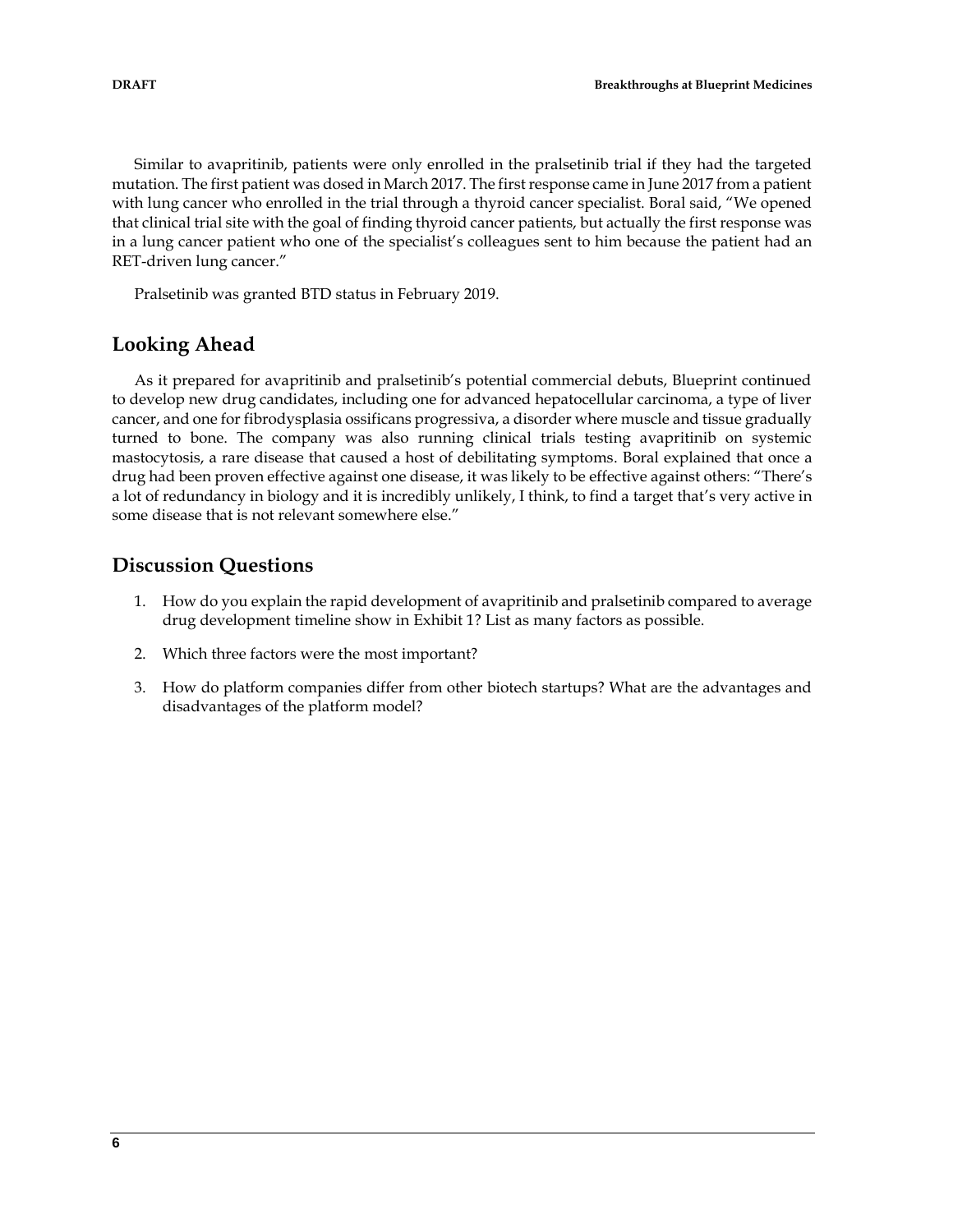



Source: JP Hughes, S Rees, SG Kalindjian, and KL Philpott, "Principles of Early Drug Discovery," *British Journal of Pharmacology*, March 2011, [https://www.ncbi.nlm.nih.gov/pmc/articles/PMC3058157/,](https://www.ncbi.nlm.nih.gov/pmc/articles/PMC3058157/) accessed October 2019.

#### **Exhibit 2** Blueprint Drug Development Timeline (2013-2020)

| November 2013    | Lead compound that would become avapritinib synthesized |
|------------------|---------------------------------------------------------|
| April 2014       | Avapritinib becomes a development candidate             |
| May 2015         | Lead compound that would become pralsetinib synthesized |
| June 2015        | Avapritinib IND filed                                   |
| October 2015     | Avapritinib clinical trials begin                       |
| December 2015    | Avapritinib first patient response                      |
| December 2015    | Pralsetinib becomes a development candidate             |
| November 2016    | Pralsetinib IND filed                                   |
| March 2017       | Pralsetinib clinical trials begin                       |
| June 2017        | Pralsetinib first patient response                      |
| <b>June 2017</b> | Avapritinib Breakthrough Therapy Designation            |
| February 2019    | Pralsetinib Breakthrough Therapy Designation            |
| June 2019        | Avapritinib NDA filed                                   |
| Q1 2020          | Avapritinib NDA approval decision expected              |
| Q1 2020          | Pralsetinib NDA filing planned                          |
|                  |                                                         |

Source: Casewriter compiled from company interviews and documents.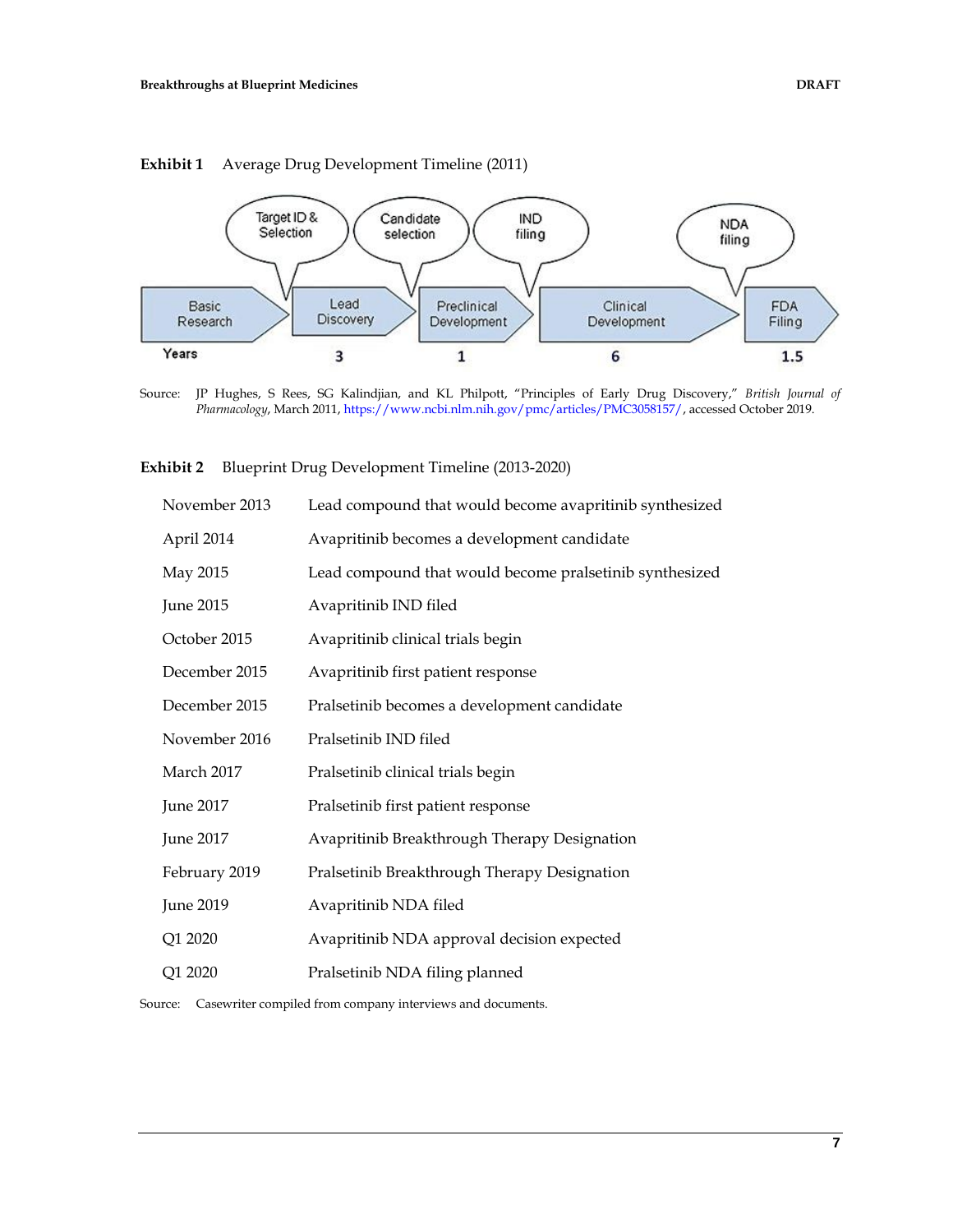



Source: "Protein Kinases: Human Protein Kinases Overview," Cell Signaling Technology, [https://www.cellsignal.com/contents/science-protein-kinases/protein-kinases-human-protein-kinases](https://www.cellsignal.com/contents/science-protein-kinases/protein-kinases-human-protein-kinases-overview/kinases-human-protein)[overview/kinases-human-protein,](https://www.cellsignal.com/contents/science-protein-kinases/protein-kinases-human-protein-kinases-overview/kinases-human-protein) accessed October 2019.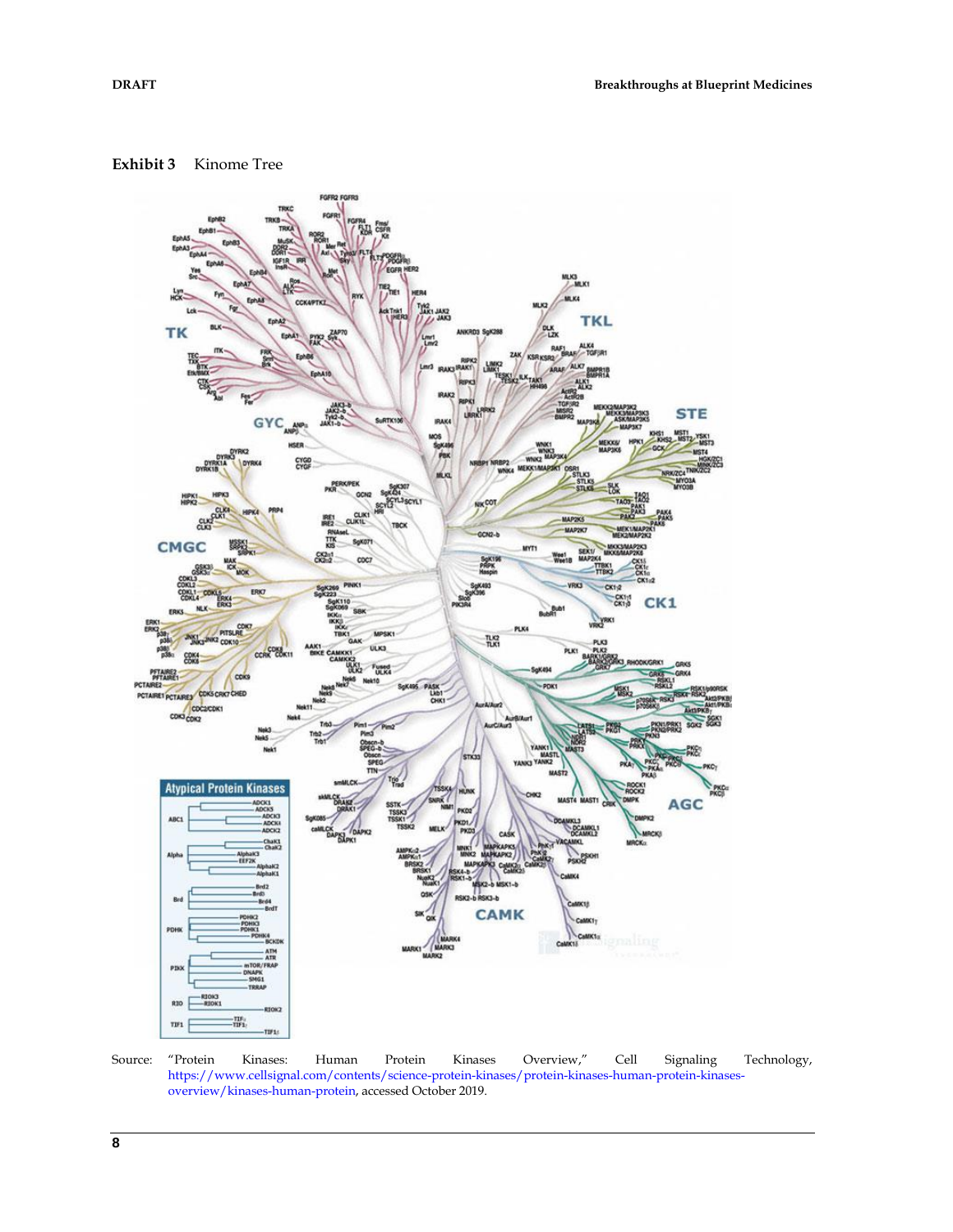#### **Exhibit 4** Blueprint Medicines Series A Press Release

Blueprint Medicines Secures \$40 Million Series A Financing to Translate New Molecular Data into Personalized Cancer Treatments

Company Founded by Pioneering Scientists Behind Gleevec®, Leading Entrepreneurs and Third Rock Ventures

April 11, 2011 08:00 AM Eastern Daylight Time

CAMBRIDGE, Mass.--(BUSINESS WIRE)--Blueprint Medicines, a company harnessing the understanding of the molecular blueprint of cancer to develop personalized, highly-selective cancer therapies, today announced the closing of a \$40 million Series A financing led by Third Rock Ventures. Nicholas Lydon, Ph.D., and Brian Druker, M.D., co-founded the company along with biotech entrepreneurs Chris Varma, Ph.D., and David Armistead, Ph.D., and Third Rock Ventures. Drs. Lydon and Druker are recipients of the 2009 Lasker-DeBakey Award for Clinical Medical Research for their role in the development of Gleevec® (imatinib mesylate), a targeted kinase inhibitor that transformed chronic myeloid leukemia (CML) from a fatal cancer into a manageable disease. Proceeds from the financing will be used to develop new cancer therapies - using the company's proprietary compound library and Insights-to-Validation™ Platform - that target the driver molecular aberrations of cancer and emerging resistance mechanisms unique to certain cancer patients. Dr. Varma is Blueprint Medicines' founding president and chief executive officer, and Dr. Armistead is the founding chief scientific officer.

"Over the past decade, targeted kinase inhibitors have been successfully designed, advanced into clinical trials and delivered to patients, forever changing the way cancer is treated," said Dr. Lydon. "We are now at a crossroads where innovative drug discovery and development could again enable a transformative shift in cancer treatment. By leveraging the growing body of molecular and cancer genome data and focusing on patients with clearly defined molecular aberrations, Blueprint Medicines is positioned to develop the selective cancer treatments that will make this transformation possible."

Blueprint Medicines' founding advisors are world-renowned experts in cancer genomics, clinical oncology, biochemistry and rational drug development and bring proven ability to translate cancer research breakthroughs into meaningful treatments for patients. These scientific leaders are working collaboratively with Blueprint Medicines' management team and include Dr. Lydon; Dr. Druker, director of the Oregon Health & Science University Knight Cancer Institute; and Scott Lowe, Ph.D., an investigator at the Howard Hughes Medical Institute and deputy director of the Cold Spring Harbor Laboratory (CSHL) Cancer Center.

The company's management team and board of directors include proven biotechnology industry veterans. Joining Dr. Varma and Dr. Lydon on the board of directors is Mark Levin, a long-time personalized medicine visionary, partner at Third Rock Ventures and former chief executive officer of Millennium Pharmaceuticals, and Alexis Borisy, partner at Third Rock Ventures and founding chief executive officer of Foundation Medicine and CombinatoRx.

Dr. Varma stated, "For the first time, Blueprint Medicines brings together expert understanding of the molecular blueprint of cancer with a proprietary chemical library for the development of personalized cancer therapies to improve patient outcomes and shift cancer to a manageable condition." Dr. Armistead added, "Blueprint Medicines' library of novel and highly-selective compounds serve as both invaluable chemistry tools as well as starting points for pharmaceutical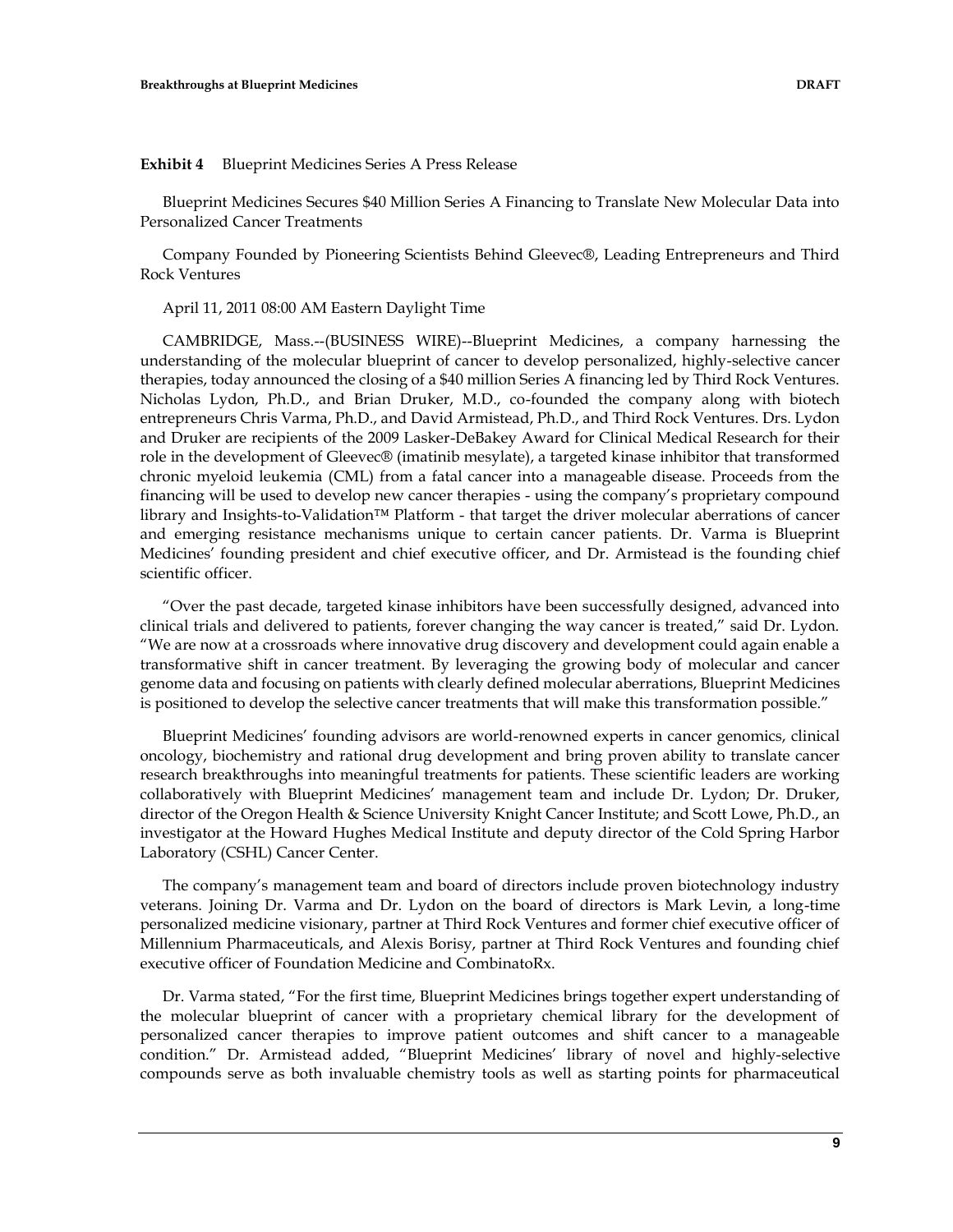drugs. Our world-class scientific team is using this library as part of our scientific strategy to develop programs powered by the understanding of cancer's aberrant mechanisms."

Mr. Levin said, "The promise and potential of personalized cancer treatments has been anticipated for decades, and many have been working diligently to make them a reality. Today, with a veritable 'revolution' underway in our understanding of the molecular drivers of cancer, we are better positioned than ever to fully realize that promise. We are extremely excited to bring together this group of pioneers and leaders to form Blueprint Medicines to do just that."

#### About Blueprint Medicines

Blueprint Medicines is driving the development of personalized, highly-selective cancer therapies that harness the growing understanding of the molecular blueprint of cancer. Using its powerful Insights-to-Validation™ Platform and proprietary chemical library, Blueprint Medicines is working to develop new therapeutic compounds and combination therapies that target the molecular aberrations that cause cancer and the emerging resistance mechanisms that make it increasingly difficult to treat. Founded in 2011 by a proven team of scientists and entrepreneurs with world-renowned expertise in the development of targeted cancer therapies, cancer genomics, and rational drug development, Blueprint Medicines is poised to realize the promise of the cancer data "revolution": truly personalized therapies that improve outcomes and shift cancer to a manageable condition. For more information on Blueprint Medicines, please visit the company's website at www.blueprintmedicines.com.

#### About Third Rock Ventures

Third Rock Ventures is a venture capital firm founded in 2007 with the mission to launch transformative life sciences companies. With more than \$800 million and two funds under management, the firm is focused on working with passionate entrepreneurs to build exceptional companies working in areas of disruptive science that will make a difference in the lives of patients. The firm has assembled a team with deep expertise and a proven track record of building respected and successful life sciences companies. With decades of complementary, cross-functional operational and leadership experience, the Third Rock team actively engages with its portfolio companies to provide hands-on strategy and experience to successfully launch companies with the best vision, science, operations, people and culture. With offices in Boston, MA and San Francisco, CA, Third Rock is well positioned geographically to closely collaborate with its portfolio companies to achieve their goals. To learn more about Third Rock and its portfolio companies, please visit www.thirdrockventures.com.

Gleevec® is a registered trademark of Novartis Pharmaceuticals Corporation.

Source: "Blueprint Medicines Secures \$40 Million Series A Financing to Translate New Molecular Data into Personalized Cancer Treatments," press release, April 11, 2011, Business Wire, [https://www.businesswire.com/news/home/20110411005289/en/Blueprint-Medicines-Secures-40-Million-Series-](https://www.businesswire.com/news/home/20110411005289/en/Blueprint-Medicines-Secures-40-Million-Series-Financing)[Financing,](https://www.businesswire.com/news/home/20110411005289/en/Blueprint-Medicines-Secures-40-Million-Series-Financing) accessed October 2019.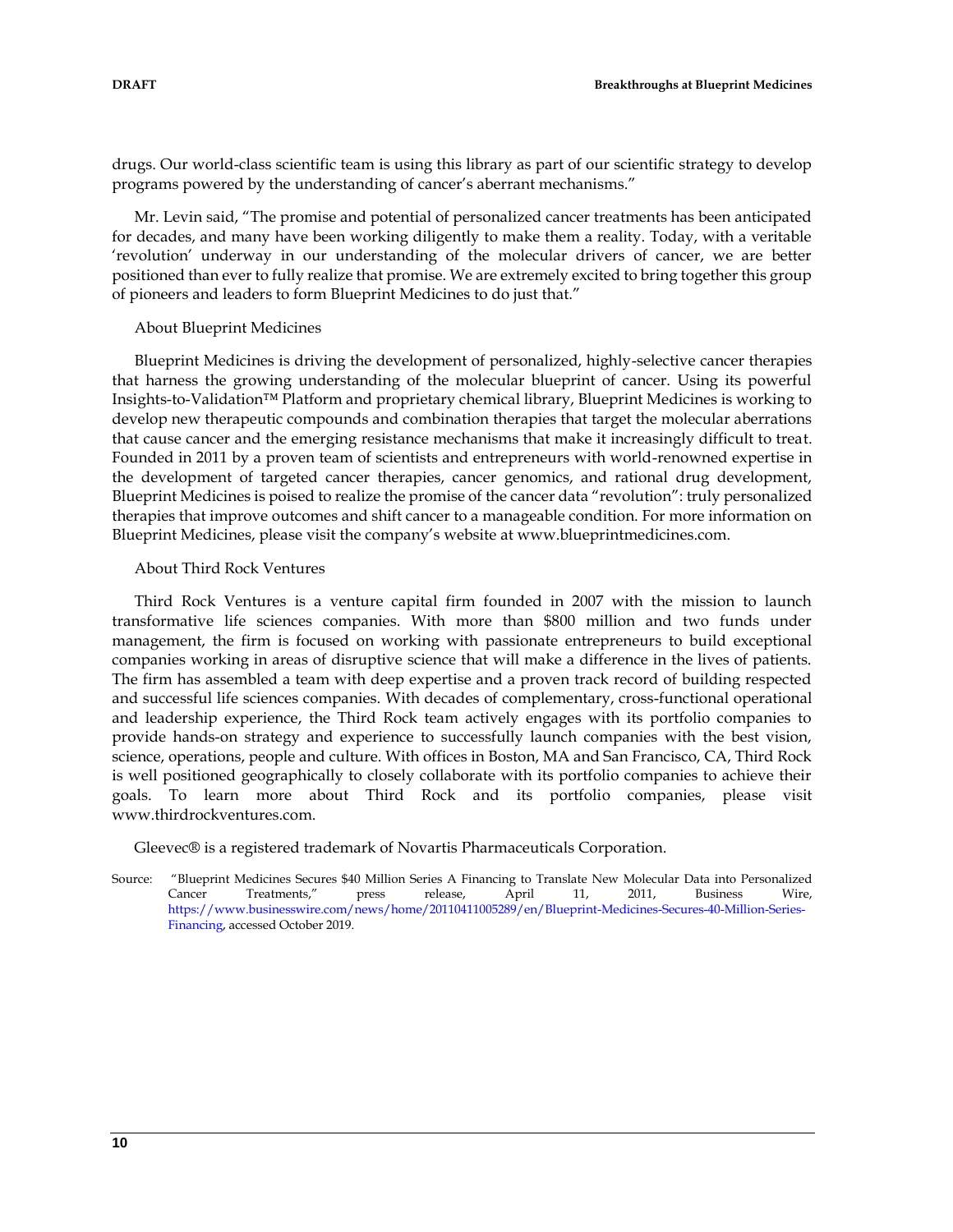#### **Exhibit 5** KIT and PDGFRA

KIT and PDGFRA are homologous tyrosine kinase receptors. In patients with gastrointestinal stromal tumors (GIST) and certain other malignancies, a spectrum of clinically relevant mutations force the KIT or PDGFRA protein kinase into an increasingly active state, resulting in tumor formation and growth. Additionally, in patients with KIT-driven GIST who are heavily pretreated, resistance mutations accumulate more frequently.

Source: Blueprint Medicines, "Research Areas of Focus," [https://www.blueprintmedicines.com/science/research-areas-of](https://www.blueprintmedicines.com/science/research-areas-of-focus/)[focus/,](https://www.blueprintmedicines.com/science/research-areas-of-focus/) accessed October 2019.

**Exhibit 6** Blueprint Medicines Series B Press Release

Blueprint Medicines Announces \$25 Million Series B Financing

Product engine delivering a pipeline of selective, genomically defined product candidates

January 07, 2014 04:00 PM Eastern Standard Time

CAMBRIDGE, Mass.--(BUSINESS WIRE)--Blueprint Medicines today announced the completion of a \$25 million Series B financing. The oncology-focused investor, Nextech Invest Ltd., led the round, which also included founding investors Third Rock Ventures and Fidelity Biosciences as well as public investors Biotech Value Fund, L.P., Casdin Capital, LLC and other undisclosed investors.

"The strong team of leaders and scientific founders behind Blueprint Medicines have successfully built a product engine and resulting product-candidate pipeline that brings to life the vision of treating patients based on specific genomic drivers of cancer. We believe this approach is core to the future of oncology therapy with the promise of significantly improving survival while minimizing toxicities for patients," said Thilo Schroeder, Ph.D. of Nextech Invest Ltd. "Blueprint Medicines stands out for its high quality science and early track record for successful execution."

Blueprint's lead programs include the first known selective inhibitors of the KIT D816V mutation, which is the genomic driver of the underserved systemic mastocystosis patient population, as well as a key genomically defined subset of patients with gastrointestinal stromal tumors (GIST). The Company's pipeline also includes the first known isoform-selective FGFR4 inhibitors for patients with hepatocellular carcinoma with FGF19 amplification, the first clear genomic driver in liver cancer, and other tumors. Blueprint expects to initiate clinical trials for these programs in 2015.

"The Blueprint team is aggressively advancing our pipeline of selective, genomically defined product candidates," said Alexis Borisy, president and interim chief executive officer of Blueprint Medicines. "Given our approach of selective compounds to clear genomic drivers, with the resources provided to us through this financing, we will be able to move forward into the clinic and rapidly establish clinical proof-of-concept in well-defined patient populations. These product candidates will be developed as single agents in late-stage and resistant patient populations, and in combinations with other targeted agents and modalities in earlier lines of therapy."

#### About Blueprint Medicines

Blueprint Medicines is a patient-driven oncology company developing highly selective kinase inhibitors for genomically-defined cancer subsets. Led by a management team and advisors with world-renowned expertise in cancer genomics, drug discovery and clinical oncology, Blueprint has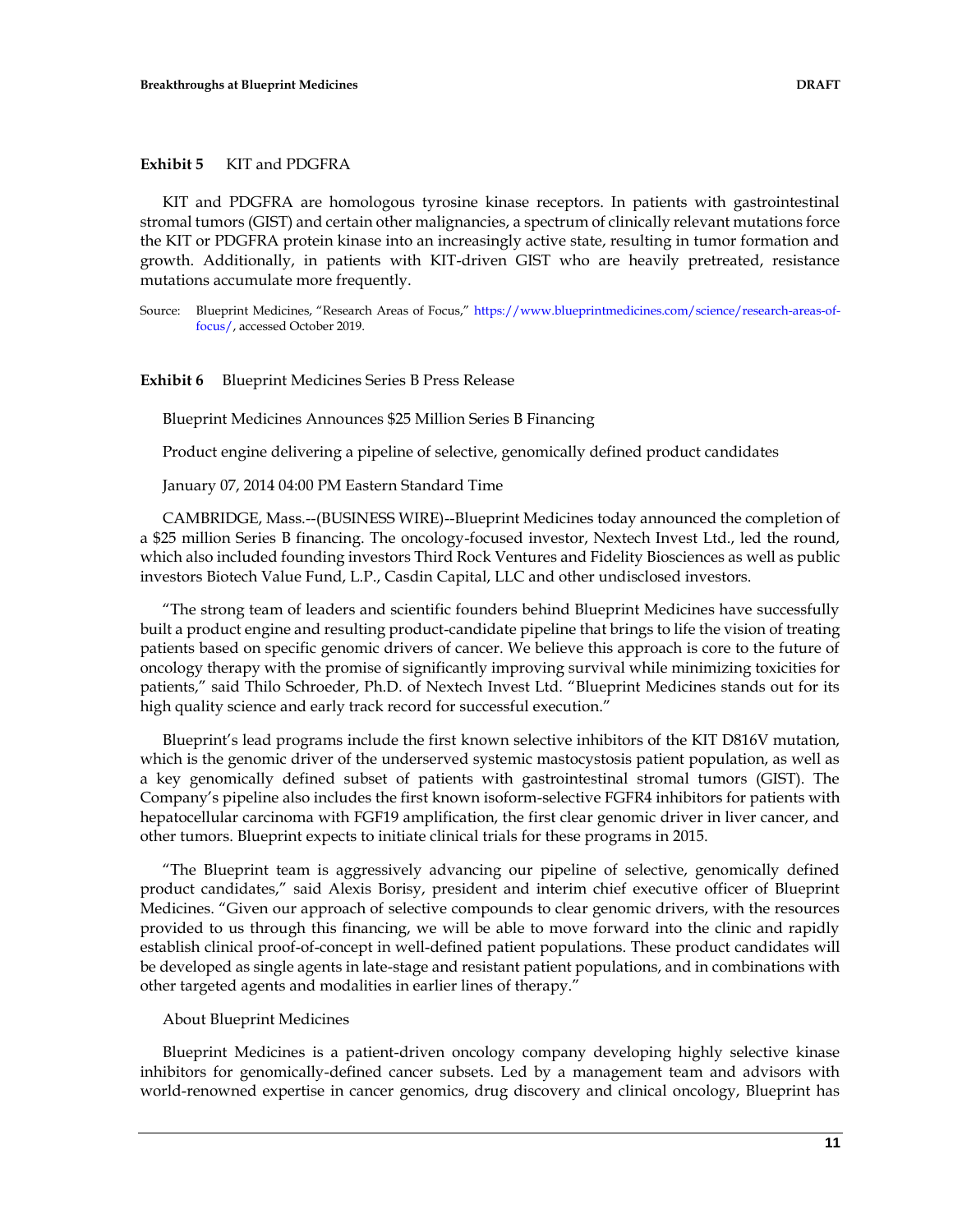developed a platform that combines genomics with a novel library of kinase inhibitors, enabling Blueprint to rapidly develop potent highly selective compounds against clear genomic driver targets. Founded in 2011, Blueprint is privately held and was initially financed by Third Rock Ventures and Fidelity BioSciences. For more information, please visit www.BlueprintMedicines.com.

About Nextech Invest Ltd.

Nextech Invest is a global investment manager founded 1998 and located in Zurich, Switzerland. With its unique oncology-focused funds, Nextech Invest is a dedicated investor in leading oncology companies developing cancer drugs and diagnostics. Nextech Invest benefits from the support of an active 7-member Scientific Advisory Board of highly influential oncology advisors, chaired by David Livingston, MD, deputy director at the Dana-Farber Cancer Institute/Harvard Cancer Center. For more information, please visit www.nextechinvest.com.

#### About Third Rock Ventures

Third Rock Ventures is a leading healthcare venture firm focused on investing and launching companies that make a difference in people's lives. The Third Rock team has a unique vision for ideating and building transformative healthcare companies. Working closely with our strategic partners and entrepreneurs, Third Rock has an extensive track record for managing the value creation path to deliver exceptional performance. For more information, please visit the firm's website at www.thirdrockventures.com.

### About Fidelity Biosciences

Fidelity Biosciences is a subsidiary of FMR LLC, the parent company of Fidelity Investments, one of the world's leading providers of financial services. For more than 40 years, Fidelity has been a significant presence in the venture capital and private equity industry, investing the firm's own capital since 1969. Learn more at www.fidelitybiosciences.com.

Source: "Blueprint Medicines Announces \$25 Million Series B Financing," press release, January 7, 2014, Business Wire, [https://www.businesswire.com/news/home/20140107006754/en/Blueprint-Medicines-Announces-25-Million-](https://www.businesswire.com/news/home/20140107006754/en/Blueprint-Medicines-Announces-25-Million-Series-Financing)[Series-Financing,](https://www.businesswire.com/news/home/20140107006754/en/Blueprint-Medicines-Announces-25-Million-Series-Financing) accessed October 2019.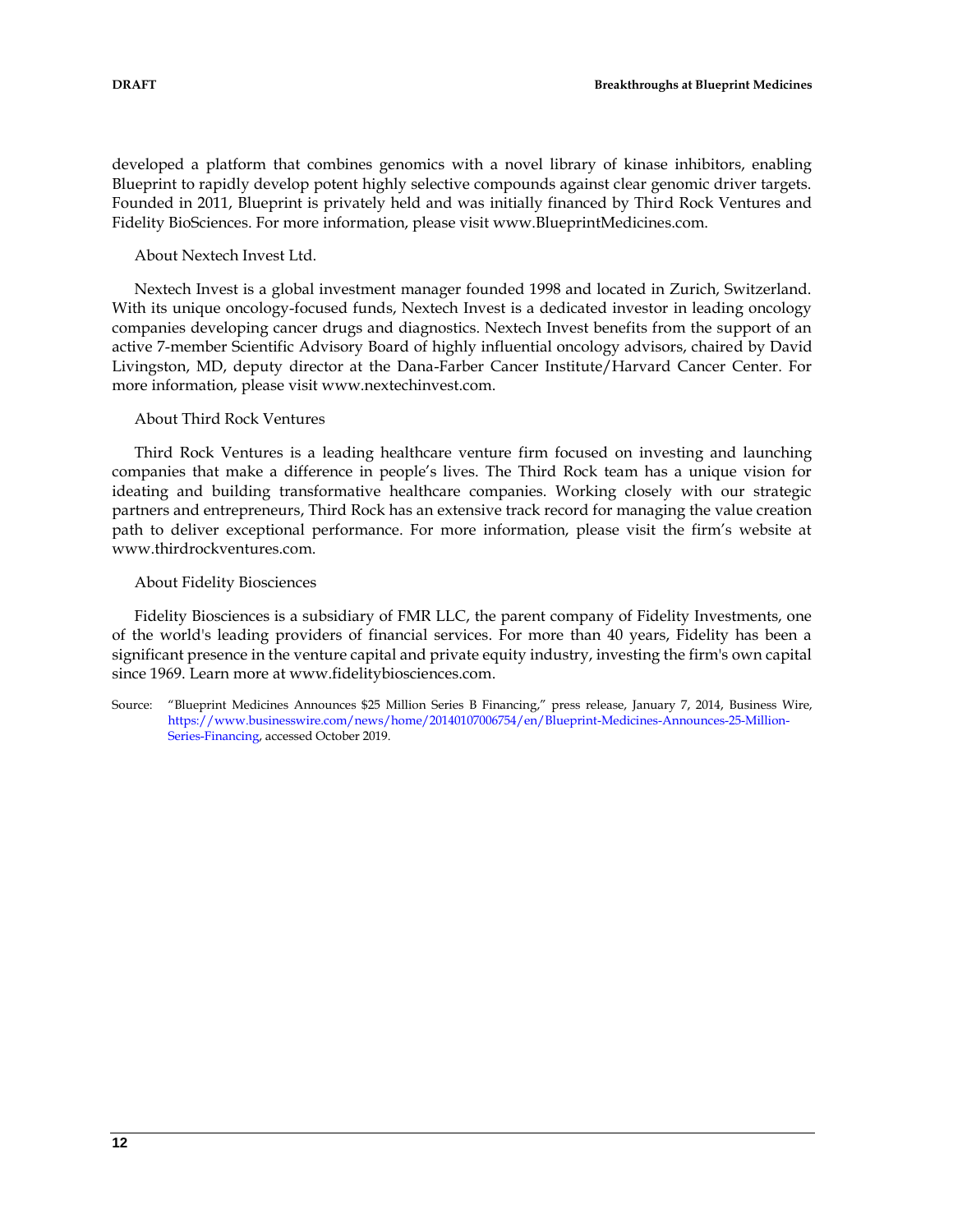**Exhibit 7** Blueprint Medicines Series C Press Release

Blueprint Medicines Secures \$50 Million in Series C Financing

-Proceeds to support continued advancement of highly selective kinase inhibitors to genomically defined cancers, including first-in-class FGFR4 and KIT Exon 17 inhibitors-

-Investor syndicate includes leading public healthcare funds-

NEWS PROVIDED BY

Blueprint Medicines

Nov 12, 2014, 08:05 ET

CAMBRIDGE, Mass., Nov. 12, 2014 /PRNewswire/ -- Blueprint Medicines, a leader in discovering and developing highly selective kinase inhibitors for genomically defined cancers, today announced the completion of a \$50 million Series C financing. Proceeds from the financing will be used to advance Blueprint Medicines' two lead product candidates through clinical trials in 2015 and fund the continued development of Blueprint Medicines' kinase discovery platform and pipeline.

"The proceeds from this financing provide us with the financial strength to initiate clinical trials for our FGFR4 and KIT Exon 17 inhibitors in 2015 with the goal of establishing proof of concept rapidly and ultimately improving the lives of patients," said Jeffrey Albers, chief executive officer of Blueprint Medicines. "We are incredibly pleased to welcome such highly respected public investors to our shareholder base. Their investment provides strong endorsement for the quality of the platform, pipeline and team we've built at Blueprint Medicines over the past three years."

Blueprint Medicines' Series C financing was led by Partner Fund Management and included additional new investors, Wellington Management Company, RA Capital, Tavistock Life Sciences, Perceptive Advisors, Sabby Capital, Cowen Investments and Redmile Group. The Company's existing shareholders – Biotechnology Value Fund, Casdin Capital, Fidelity Biosciences, Nextech Invest and Third Rock Ventures – also participated in the financing.

"Blueprint Medicines' proprietary kinase platform, which combines a first-of-its-kind chemical library and a novel genomics-based target discovery engine, holds significant value creation potential," said Alex Virgilio, Ph.D. of Partner Fund Management. "The team has achieved impressive results to date by rapidly discovering and advancing two first-in-class product candidates toward clinical development. We believe the team can sustainably replicate this success based on the strength of the platform in producing exquisitely selective inhibitors to novel genomically defined kinase targets."

Blueprint Medicines expects to initiate clinical trials in 2015 with its two lead product candidates:

BLU-285 is the first known selective inhibitor of KIT Exon 17 mutants. The Company intends to initiate two clinical studies, including one for the underserved systemic mastocytosis patient population and another for genomically defined subsets of patients with gastrointestinal stromal tumors (GIST).

BLU-554 is the first known selective FGFR4 inhibitor. Blueprint Medicines anticipates initiating a clinical study for patients suffering from hepatocellular carcinoma with aberrant FGFR4 pathway activation.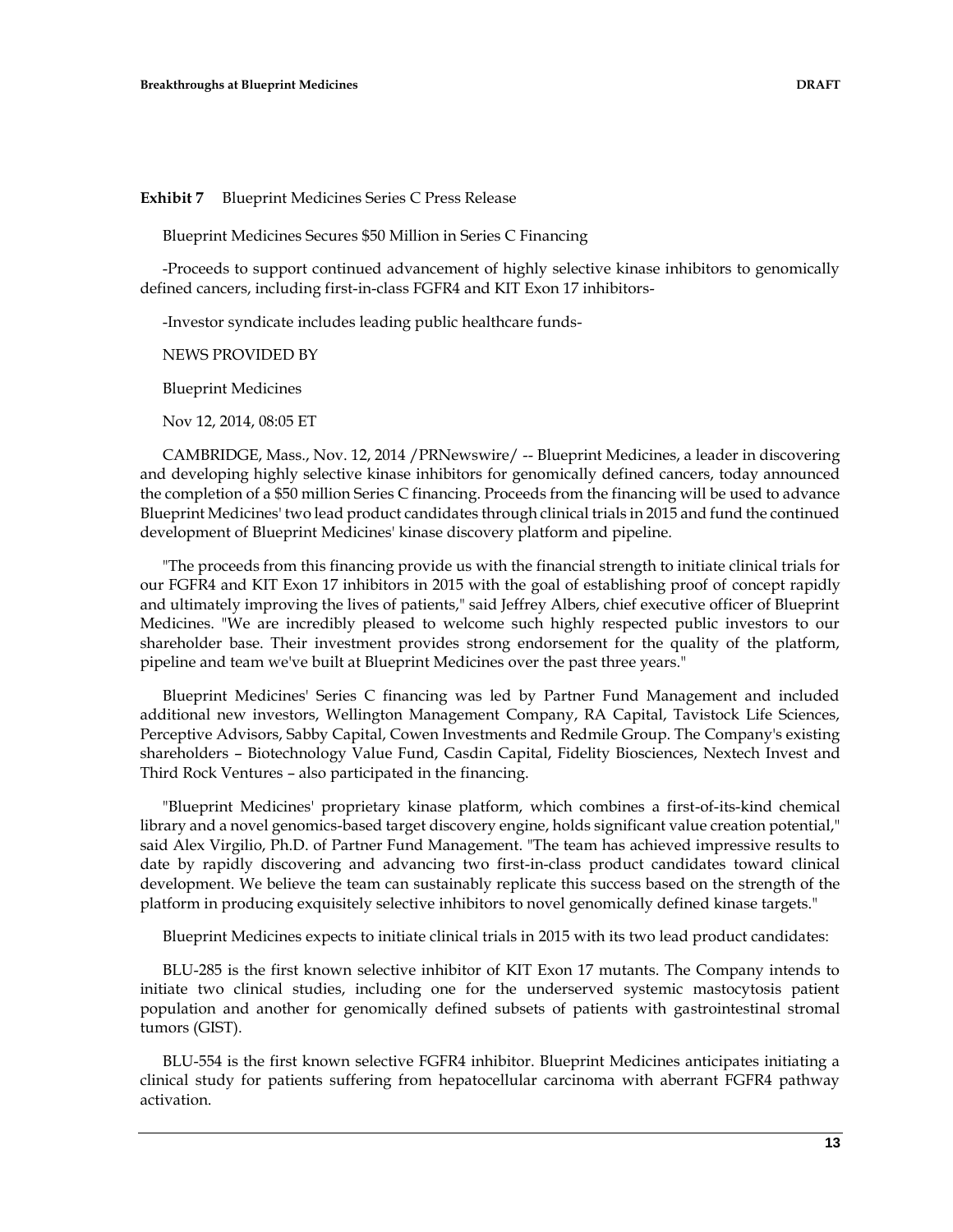About Blueprint Medicines

Blueprint Medicines is a patient-driven oncology company discovering and developing highly selective kinase inhibitors for genomically defined cancers. Led by a management team and advisors with world renowned expertise in cancer genomics, drug discovery and clinical oncology, Blueprint Medicines has developed a platform that combines genomics with a novel small molecule library of kinase inhibitors, enabling Blueprint Medicines to rapidly discover potent and highly selective drugs against clear drivers of diseases. Founded in 2011, Blueprint Medicines is privately held and initially backed by Third Rock Ventures and Fidelity BioSciences. For more information, please visit www.blueprintmedicines.com.

Source: "Blueprint Medicines Secures \$50 Million in Series C Financing," press release, April 11, 2011, PR Newswire, [https://www.prnewswire.com/news-releases/blueprint-medicines-secures-50-million-in-series-c-financing-](https://www.prnewswire.com/news-releases/blueprint-medicines-secures-50-million-in-series-c-financing-282396331.html)[282396331.html,](https://www.prnewswire.com/news-releases/blueprint-medicines-secures-50-million-in-series-c-financing-282396331.html) accessed October 2019.

**Exhibit 8** Blueprint Medicines' Approach to Building its Library Compared to Traditional Approach





Source: Company documents.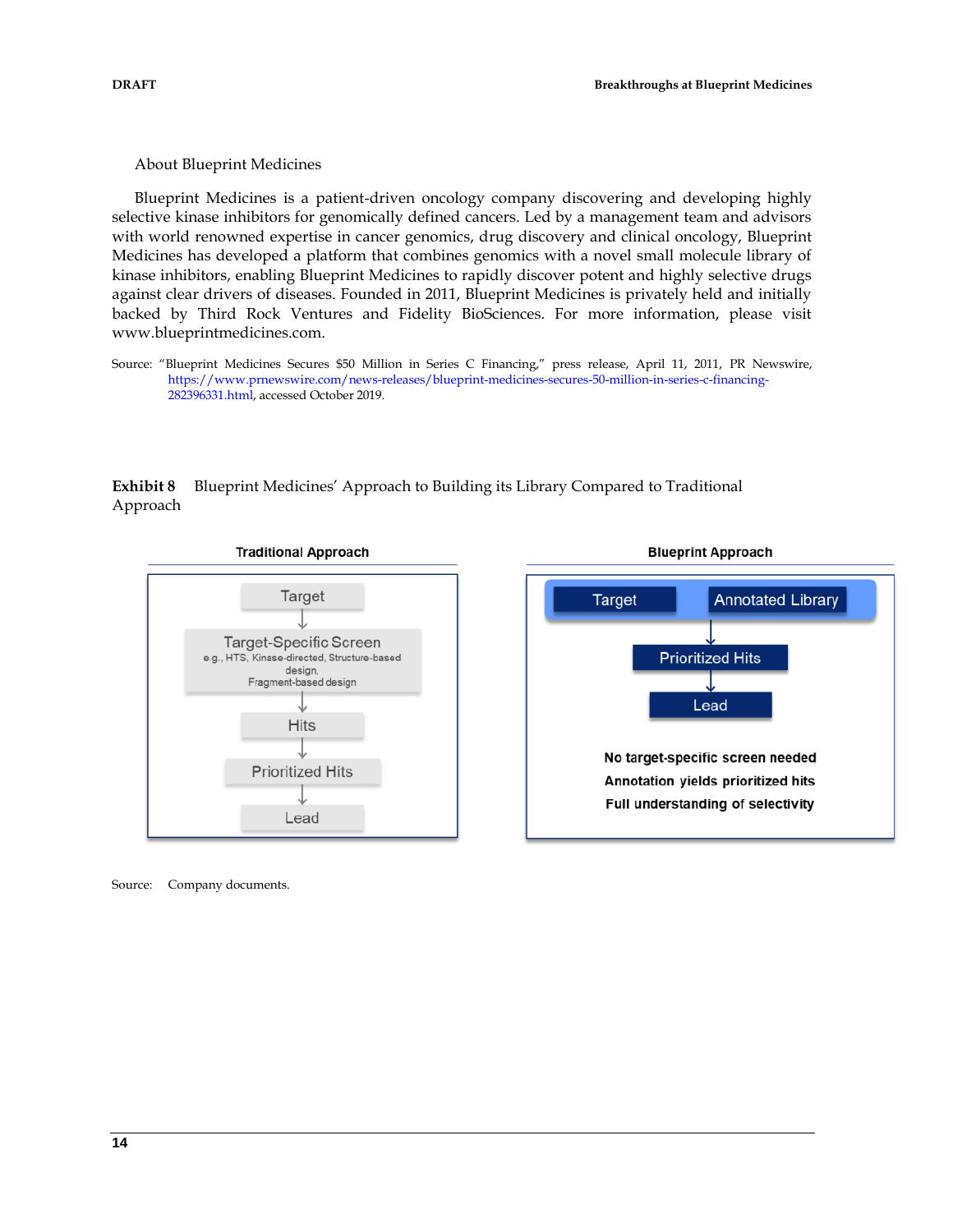

#### **Exhibit 9** Clinical Trial Process Based on FDA Requirements

Source: Hepatitis B Foundation, "Phase 3 Clinical Trials Opening for Hepatitis Delta Patients," March 21, 2019, [https://www.hepb.org/blog/phase-3-clinical-trials-opening-hepatitis-delta-patients/,](https://www.hepb.org/blog/phase-3-clinical-trials-opening-hepatitis-delta-patients/) accessed October 2019.

**Exhibit 10** FDA Description of Breakthrough Therapy Designation (BTD)

Breakthrough Therapy designation is a process designed to expedite the development and review of drugs that are intended to treat a serious condition and preliminary clinical evidence indicates that the drug may demonstrate substantial improvement over available therapy on a clinically significant endpoint(s).

To determine whether the improvement over available therapy is substantial is a matter of judgment and depends on both the magnitude of the treatment effect, which could include duration of the effect, and the importance of the observed clinical outcome. In general, the preliminary clinical evidence should show a clear advantage over available therapy.

For purposes of Breakthrough Therapy designation, clinically significant endpoint generally refers to an endpoint that measures an effect on irreversible morbidity or mortality (IMM) or on symptoms that represent serious consequences of the disease. A clinically significant endpoint can also refer to findings that suggest an effect on IMM or serious symptoms, including:

- An effect on an established surrogate endpoint
- An effect on a surrogate endpoint or intermediate clinical endpoint considered reasonably likely to predict a clinical benefit (i.e., the accelerated approval standard)
- An effect on a pharmacodynamic biomarker(s) that does not meet criteria for an acceptable surrogate endpoint, but strongly suggests the potential for a clinically meaningful effect on the underlying disease
- A significantly improved safety profile compared to available therapy (e.g., less dose-limiting toxicity for an oncology agent), with evidence of similar efficacy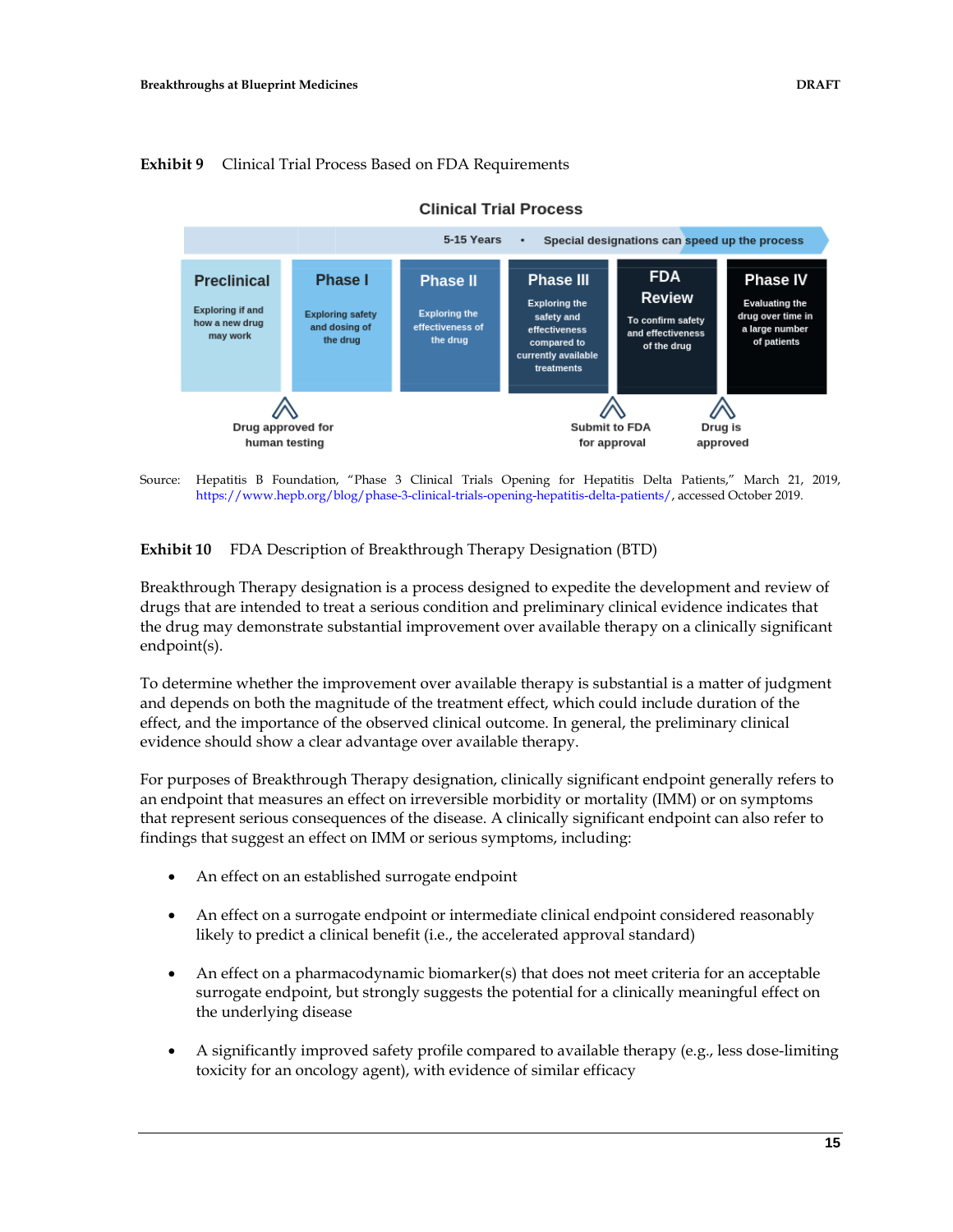**Exhibit 10 (continued)** FDA Description of Breakthrough Therapy Designation (BTD)

A drug that receives Breakthrough Therapy designation is eligible for the following:

- All Fast Track designation features
- Intensive guidance on an efficient drug development program, beginning as early as Phase 1
- Organizational commitment involving senior managers

Breakthrough Therapy designation is requested by the drug company. If a sponsor has not requested breakthrough therapy designation, FDA may suggest that the sponsor consider submitting a request if: (1) after reviewing submitted data and information (including preliminary clinical evidence), the Agency thinks the drug development program may meet the criteria for Breakthrough Therapy designation and (2) the remaining drug development program can benefit from the designation.

Ideally, a Breakthrough Therapy designation request should be received by FDA no later than the end-of-phase-2 meetings if any of the features of the designation are to be obtained. Because the primary intent of Breakthrough Therapy designation is to develop evidence needed to support approval as efficiently as possible, FDA does not anticipate that Breakthrough Therapy designation requests will be made after the submission of an original BLA or NDA or a supplement. FDA will respond to Breakthrough Therapy designation requests within sixty days of receipt of the request.

Source: "Breakthrough Therapy," U.S. Food and Drug Administration, [https://www.fda.gov/patients/fast-track](https://www.fda.gov/patients/fast-track-breakthrough-therapy-accelerated-approval-priority-review/breakthrough-therapy)[breakthrough-therapy-accelerated-approval-priority-review/breakthrough-therapy,](https://www.fda.gov/patients/fast-track-breakthrough-therapy-accelerated-approval-priority-review/breakthrough-therapy) accessed October 2019.

#### **Exhibit 11** RET

Across a range of cancers, including non-small cell lung cancer, medullary thyroid cancer and papillary thyroid cancer, oncogenic alterations in RET, a tyrosine kinase receptor, cause ligandindependent kinase activation, driving tumor formation and growth. The two primary mechanisms of oncogenic RET activation are fusions and activating mutations. In addition, acquired RET resistance mutations have been observed with currently approved multi-kinase inhibitors.

Source: Blueprint Medicines, "Research Areas of Focus," [https://www.blueprintmedicines.com/science/research-areas-of](https://www.blueprintmedicines.com/science/research-areas-of-focus/)[focus/,](https://www.blueprintmedicines.com/science/research-areas-of-focus/) accessed October 2019.